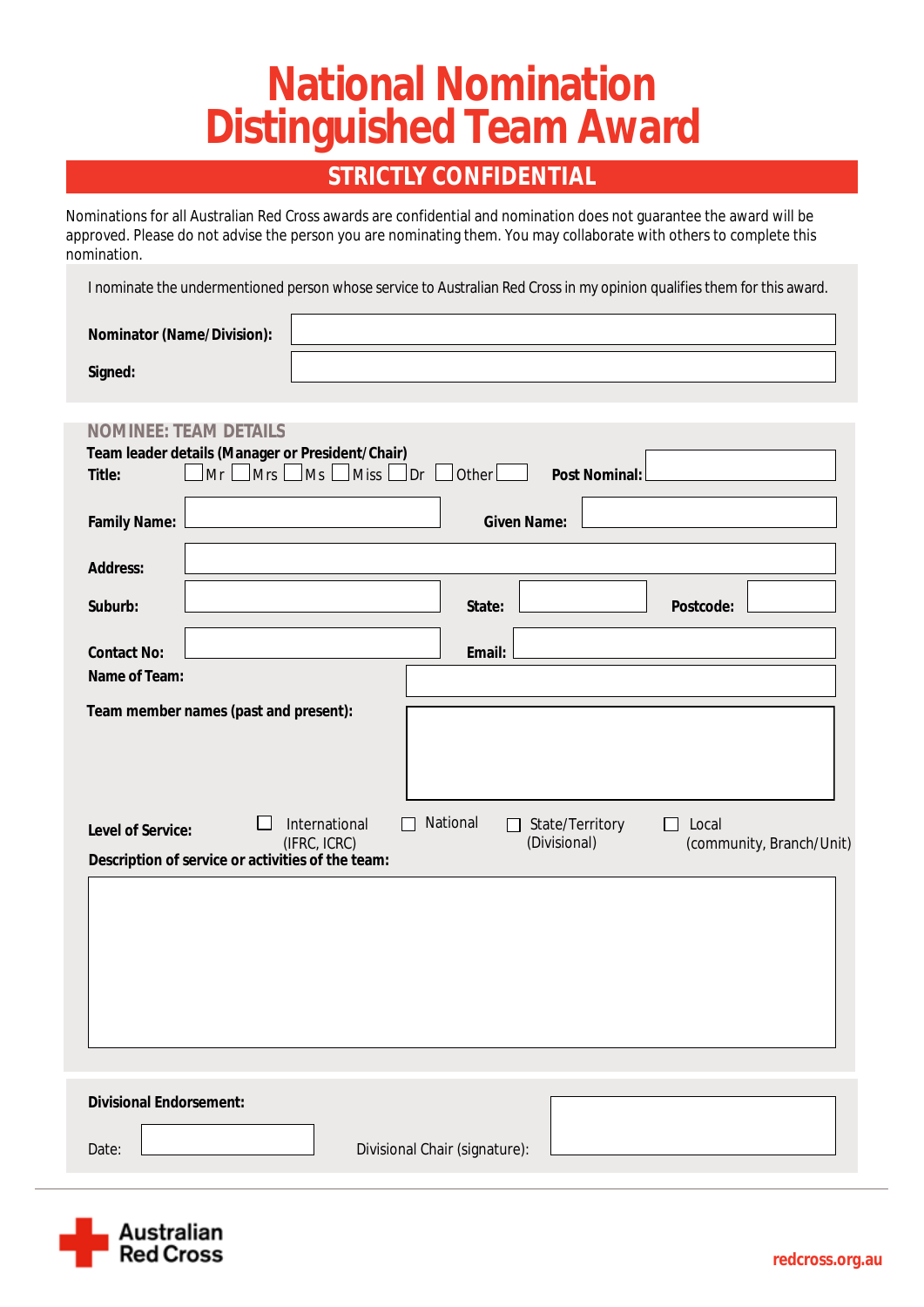## **NOMINATION CRITERIA**

#### This section is for nominators to share specific, detailed information with the members of the Awards Committee to show how the team they are nominating meets the criteria for this award.

#### **Points to note:**

- This section must be completed. Incomplete nomination forms will not be accepted.
- This section is read only by members of the Awards Committee(s) and will not be made public.  $\bullet$
- Only Australian Red Cross service is relevant, do not include other activities undertaken by this person.  $\bullet$
- This award is specifically focused on celebrating the contributions of a team of people. Teams can be made up of any  $\bullet$ combination of members, volunteers, and staff.

#### **Nomination Criteria**

1. Please give evidence of a very close relationship between the team members. For example, describe how this team collaborates and works together, or how the team members support each other.

2. Please give evidence that this team have provided service of an exceptional nature and greatly assisted the work/reputation of Australian Red Cross. One to two clear stories of this team going above and beyond usual expectations, ways of working, or responding to extraordinary circumstances would be helpful.